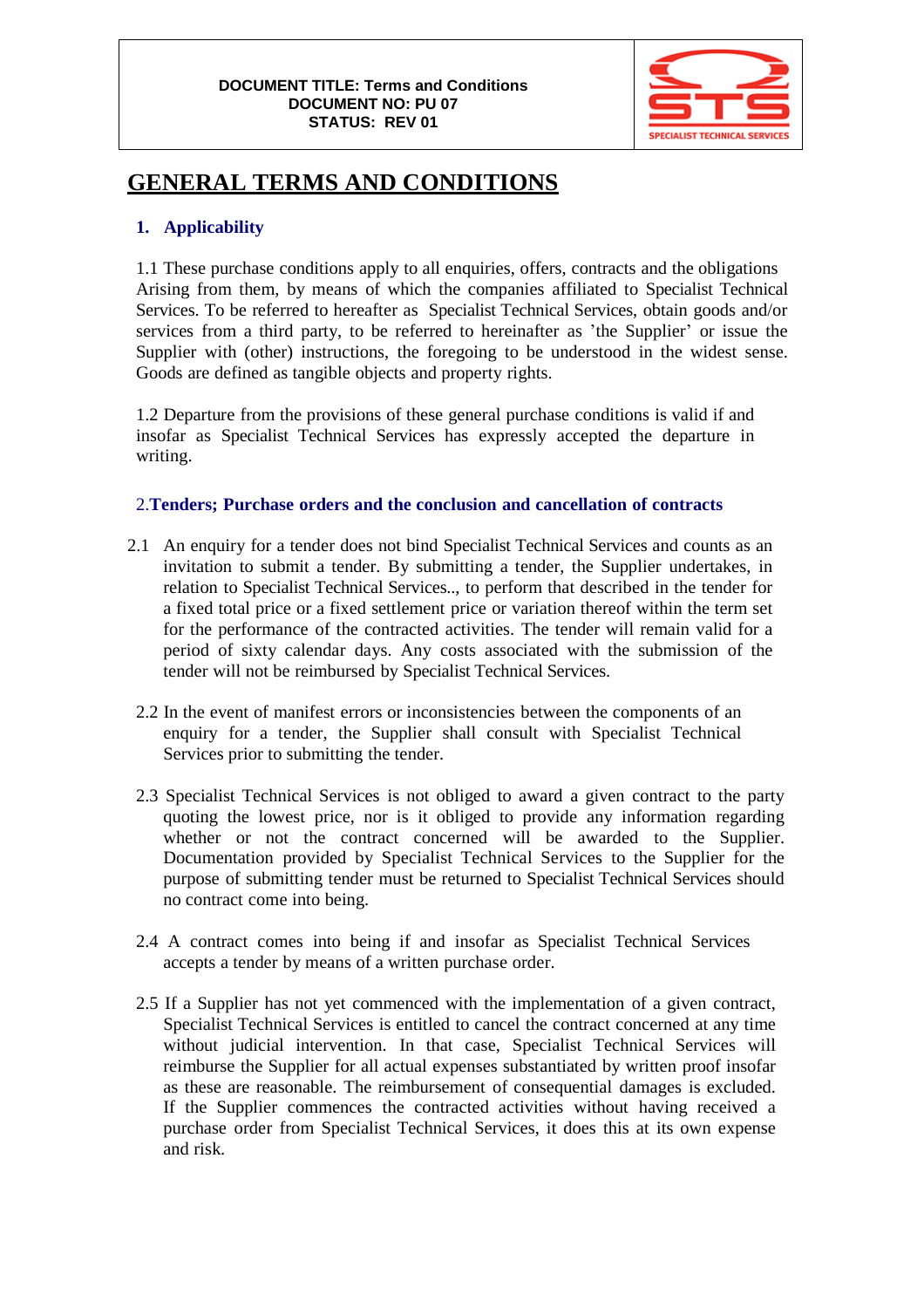

#### **3.Performance of contracted activities**

3.1 Apart from requirements resulting from any applicable law, the contracted activities to be performed by the supplier must comply with;

a) The description and/or the specification supplied by Specialist Technical Services.

b) Reasonable expectations that Specialist Technical Services May have regarding matters such as characteristics and/or quality and/or reliability described in documents such as these conditions and the tender;

c) those requirements that can be reasonably made from the point of view of safety, health, welfare and the environment, including those laid down by law;

d) The requirements and standards of sound workmanship that hold good in the branch of industry concerned.

e) The time schedule and/or implementation schedule presented or approved by Specialist Technical Services. The requirement that the quality of the materials used, raw and otherwise, be that agreed on, and that the tools and the equipment used meet the most stringent requirements;

f) The requirement that the personnel to be employed by the Supplier are suitable for the tasks at hand;

g) The requirement that the contracted activities to be performed by the Supplier include all applications for permits that are needed to implement the contract concerned;

h) The requirement that the drawings and other preparatory work and/or development Activities carried out in order to implement the contract concerned are included in the activities to be performed by the Supplier.

3.2 Delivery takes place under the agreed incoterms. If no incoterms apply, delivery will be to the site as indicated by Specialist Technical Services The Supplier is bound to inform Specialist Technical Services adequately and in good time it the terms of delivery will be exceeded. Part deliveries or deliveries that take place more than fourteen days after the agreed term require prior written consent from Specialist Technical Services The Supplier is bound, at Specialist Technical Services' request, to supply Specialist Technical Services with a production or implementation schedule and/or to render assistance to Specialist Technical Services should it want to check the progress being made. Delivery is only considered to have taken place if that which has been agreed on has, in compliance with the contract concerned, been completely delivered to or transformed at the site indicated by Specialist Technical Services.

#### **4.0 Terms**

4.1 Exceeding the agreed implementation/delivery terms with respect to (*parts of*) the contracted activities to be performed by the Supplier results in the forfeiture of rights, which means that the supplier is in default without further notice.4.2 The Supplier owes Specialist Technical Services an immediately payable penalty of 0.5% of the agreed total price for every calendar day that the term referred to is exceeded, up to a maximum of 10% of the value of the purchase order. The foregoing is supplementary to Specialist Technical Services' right to claim damages should there be a reason to do so.

#### **5.0 Invoicing; Payment**

5.1 Unless otherwise agreed in writing, the Supplier will not send an invoice for the amounts owed by Specialist Technical Services. Sooner than the date of the delivery of the goods or, where appropriate, the date on which Specialist Technical Services accepts the Supplier's performance of the contracted activities. If the contract concerned has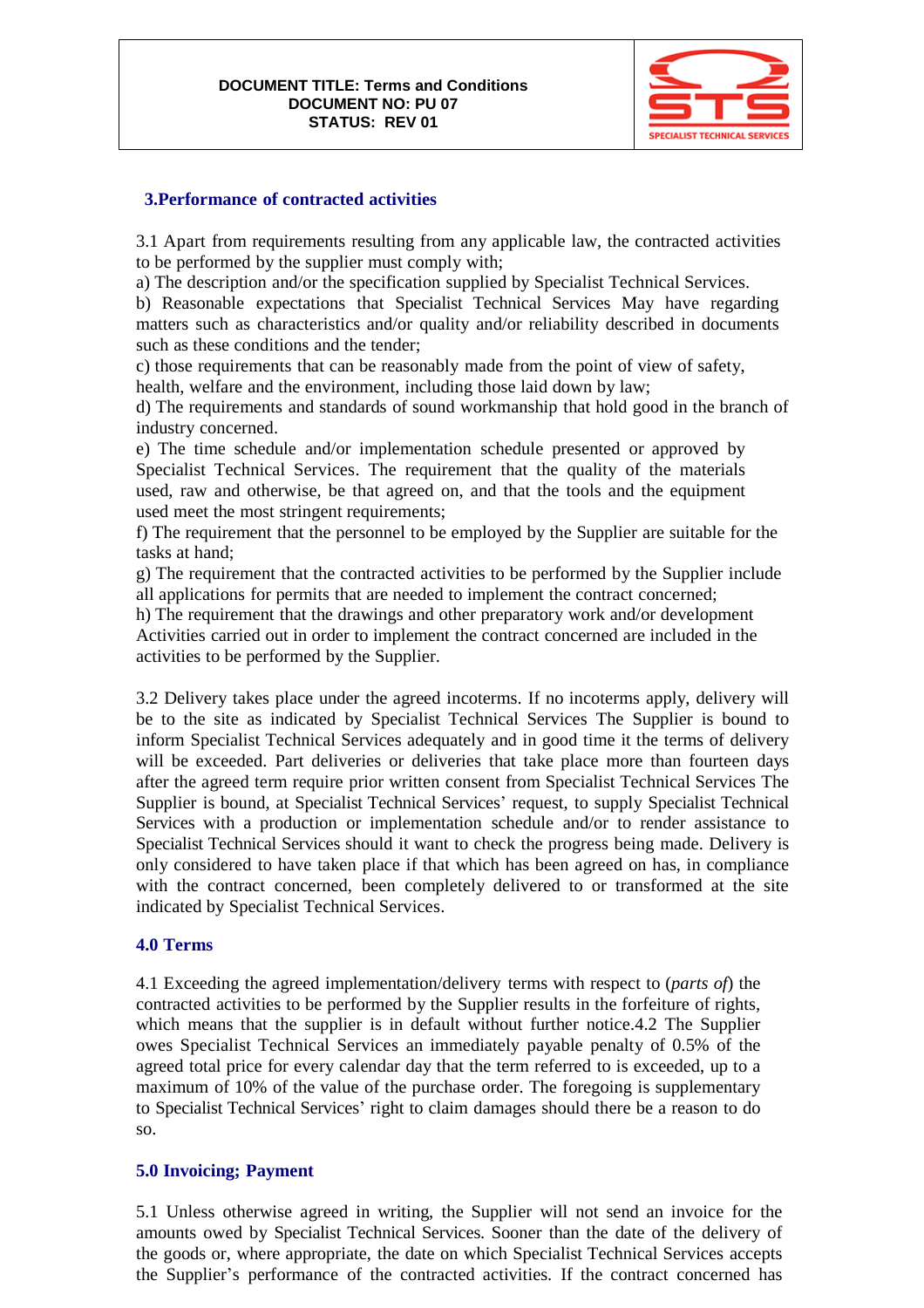

been implemented correctly and completely, Specialist Technical Services Will pay the amount invoiced in respect of this matter within sixty days after receiving and accepting the invoice. Payment does not imply acceptance and does not discharge the Supplier of any obligation it is bound to fulfil in relation to Specialist Technical Services

### **6.0 Obligation to provide information.**

6.1 The Supplier will immediately inform Specialist Technical Services. In writing of every circumstance that might affect or hinder fulfilment of the contract concerned. Specialist Technical Services. will, at the expense of the Supplier where appropriate, have the right to take all actions that it considers necessary or that are reasonable in view of its interests, and/or demand an amendment of the contract concerned or dissolve the contract concerned without judicial intervention, whether this is a result of such information or because Specialist Technical Services has reasonable grounds for suspecting such a circumstance.

#### **7.0 Failure to perform**.

7.1 Every failure by the Supplier to fulfil its obligations (*that is, non-compliance of the contracted activities performed by the Supplier with the requirements listed in Article 3, as well as exceeding of the terms as referred to in Article 4*) entitles Specialist Technical Services to unilaterally dissolve the contract concerned, either wholly are in part, without further notice or judicial intervention by means of written notification to the Supplier and/or suspend payment obligations and/or assign implementation of all or part of the contract concerned to third parties, without Specialist Technical Services being liable for any damages and without prejudice to any other rights accruing to Specialist Technical Services, including Specialist Technical Services' right to full compensation for damages.

#### **8.0 Suspension**

8.1 Specialist Technical Services is at all times authorised to suspend the contract concerned, either wholly are in part, and oblige the Supplier to cease implementation of the contract concerned for the duration of the term to be stipulated by Specialist Technical Services. Apart from cases in which the suspension where appropriate, the cessation of activities can be attributed to the failure of the Supplier to fulfil its obligations, Specialist Technical Services Will, where opportune, reimburse the Supplier for damages, consisting of direct costs that the Supplier can demonstrate it has actually made, insofar as these are reasonable. Further compensation for damages is excluded.

8.2 The Supplier is obliged to mitigate the damages resulting from such suspension by taking appropriate measures.

8.3 Any additional measures which the Supplier has to take as a consequence of suspension will be settled by means of a Variation to the works, unless the suspension is attributable to any default on the part of the Supplier.

#### **9.0 Termination of a contract**

9.1 In addition to the provisions of Article 7, Specialist Technical Services is authorised to immediately dissolve(*without further notice)* the contract concerned without judicial intervention in each of the following cases:

a) If the Supplier or the person who has put himself forward as a guarantor for the Supplier's obligations or has furnished security, applies for a temporary moratorium, is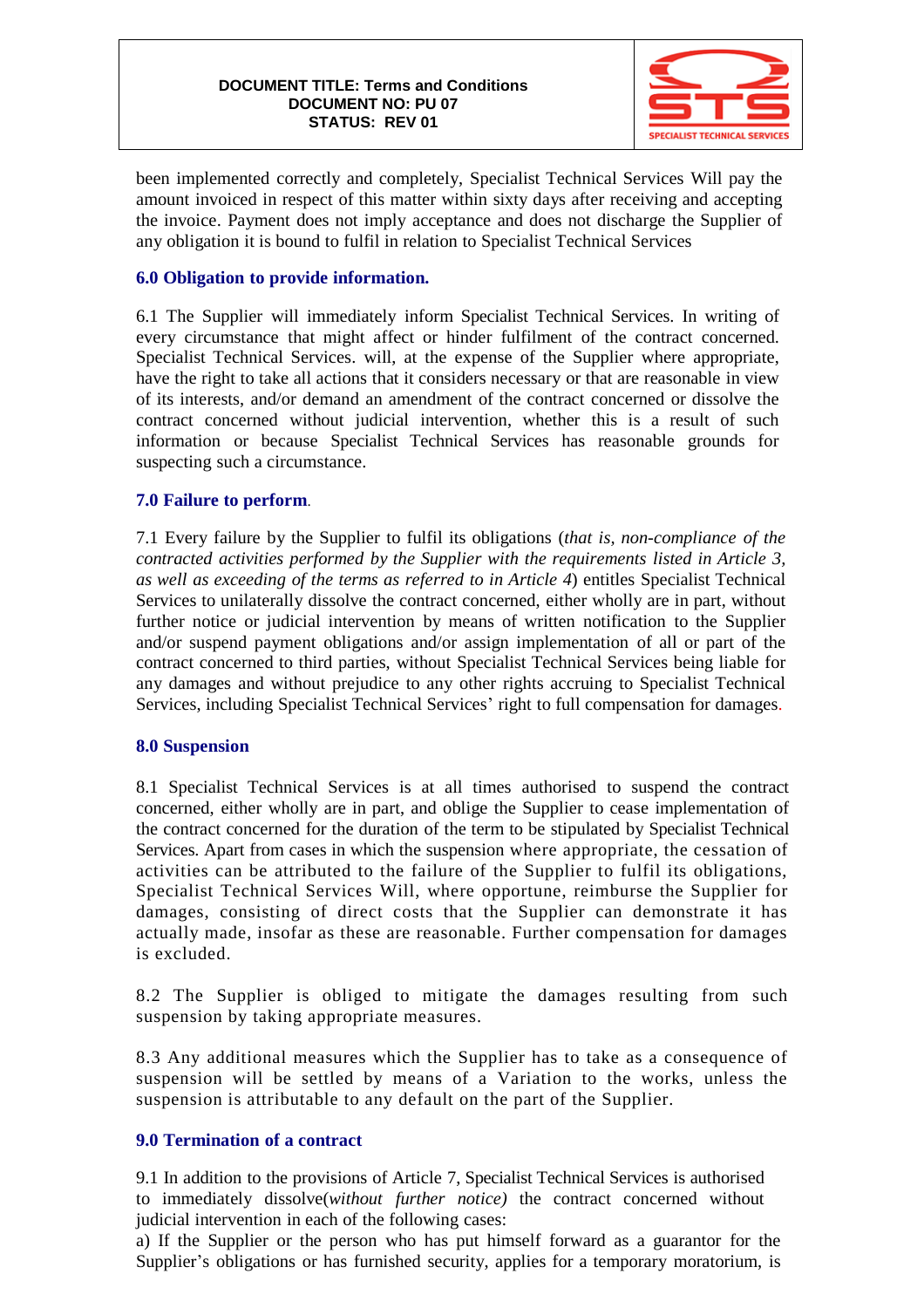

declared to be in a state of bankruptcy, voluntarily or involuntarily goes into a process of winding-up, ceases operating activities, or takes a decision to cease winding-up or apply for bankruptcy or moratorium;

b) If a change occurs in respect of the shareholders of the Supplier, insofar as this circumstance entails a considerable increase in risk according to Specialist Technical Services' judgement; c)If the Supplier assets are threatened with judicial measures.

## **10 Industrial property rights; Rights to drawings, design etc.**

10.1 The Supplier guarantees that the performance of the contracted activities and the normal use of their results, in the widest sense, will not infringe on any patents, copyrights, trademark rights or other exclusive rights of any third party, and the Supplier will indemnify Specialist Technical Services Against, and assure Specialist Technical Services of full compensation for, all claims in respect hereof as well as the costs Specialist Technical Services.. Incurs defending itself.

10.2 The Supplier shall use all drawings and documents only for the purpose of the contract and shall return them carriage paid to Specialist Technical Services on Specialist Technical Services' request at any time or if no request is made on completion of the contract.

10.3 The Supplier shall be responsible for any errors or omissions in the drawings, calculations or particulars supplied by it whether or not such information has been approved by the company.

## **11 Secrecy/Confidentiality**

11.1 The Supplier will maintain secrecy with respect to the existence and contents of the contract concerned, as well as all know-how and data, that it gains knowledge of in the context of implementing the contract concerned ,and will bind third parties involved in implementing the contract concerned to observance of similar secrecy in writing .

11.2 All records in any medium including accounts, documents, drawings and other papers including private notes concerning Specialist Technical Services.. and all copies and extracts made or acquired by the Supplier in the course of the contract are the property of Specialist Technical Services and the Supplier - uses them only for the purpose of Specialist Technical Services and returns them to Specialist Technical Services.. on demand at any time and without demand on the termination of the contract.

#### **12 Transfer; Third parties**

12.1 The Supplier is not permitted to transfer the contract concerned or rights and obligations arising by virtue thereof to third parties, or have them fulfilled by third parties, without explicit, prior written consent from Specialist Technical Services entitled to attach conditions to its consent.

12.2 In emergency cases and, in addition, if it can be reasonably concluded after consultation with the Supplier that it cannot or, where appropriate, will not be able to fulfil its obligations arising by virtue of the contract concerned, or do so in time or properly, Specialist Technical Services.. is authorised to demand that the Supplier subcontracts the implementation, wholly are in part, at the Supplier's own expense and risk. The foregoing does not discharge the Supplier from its obligations arising by virtue of the contract.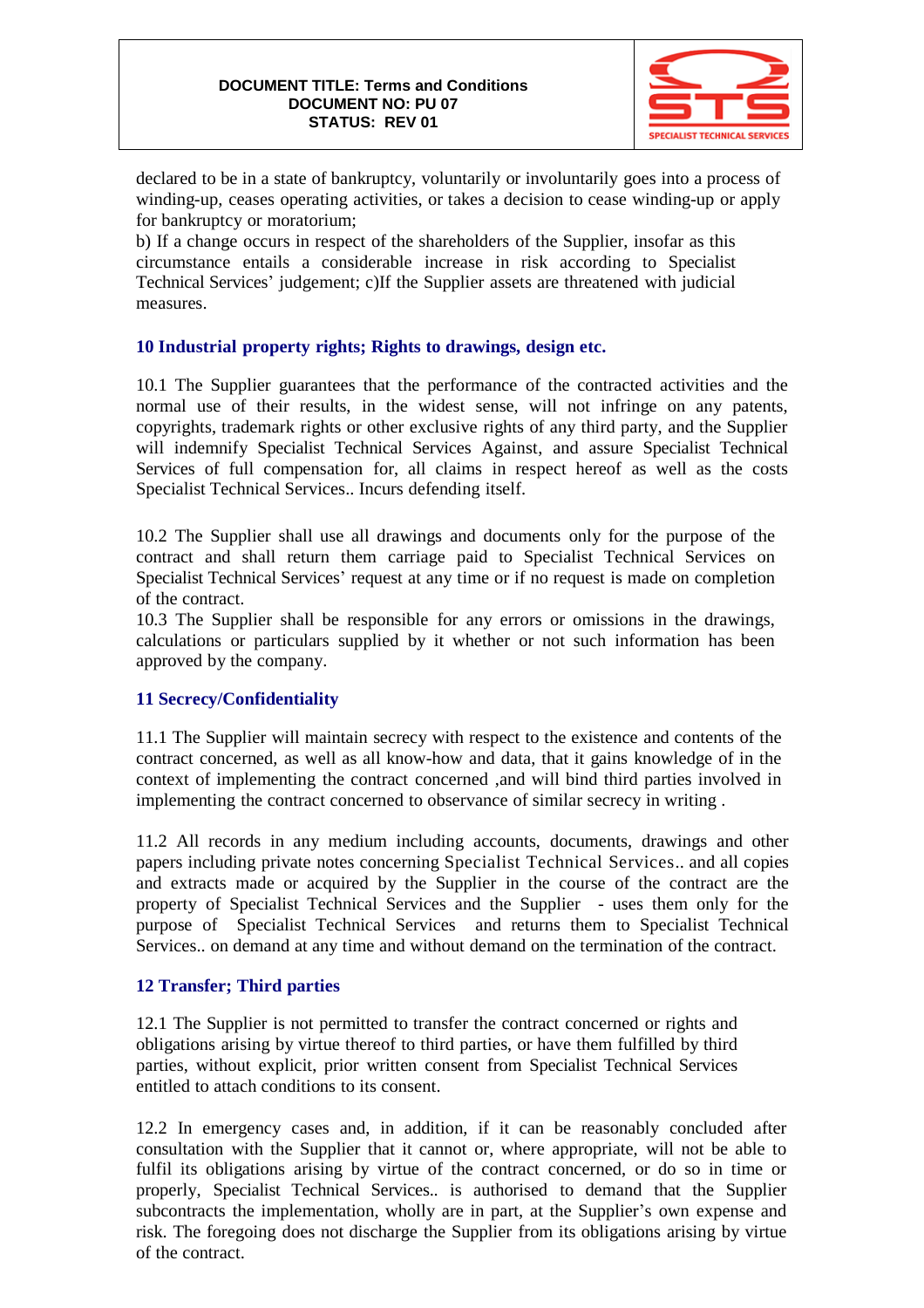

12.3 The Supplier will be responsible to Specialist Technical Services for the actions of subcontractors and third parties it employs as it would be for its own actions or negligence. The Supplier guarantees that such subcontractors and third parties will observe the provisions of these general purchase conditions, as well as all other regulations and stipulations that Specialist Technical Services declares applicable in respect of the activities to be performed .The Supplier guarantees that Specialist Technical Services will also be able to exercise its powers arising by virtue thereof in relation to subcontractors and third party.

## **13 Liability**

13.1 The Supplier is liable for and will indemnify Specialist Technical Services against all claims pertaining to damages resulting directly or indirectly from non-compliance or improper compliance, with the contract concerned, or from the breach of any other contractual or non- contractual obligation to Specialist Technical Services or third parties.

13.2 For the purpose of this article, the term 'third party' also includes Specialist Technical Services personnel, third parties directly or indirectly employed by Specialist Technical Services, and the personnel of such third parties.

#### **14 Insurances**

14.1 The Supplier is obliged, at its own expense, to insure itself and keep itself insured against its liability in the widest sense of the word – vis-à-vis Specialist Technical Services and third parties(including, but not restricted to professional liability, product liability, and third party risk). The Supplier will present the policy concerned for inspection when requested to do so by Specialist Technical Services In this regard, Specialist Technical Services is not obliged to inspect the policy. Specialist Technical Services will verify insurances are adequate

### **15 Law and Jurisdiction**

15.1 Both the contract and these terms of conditions shall be governed by Irish law and both Specialist Technical Services.. and the Supplier consent to the exclusive jurisdiction of the Irish courts in all matters regarding them.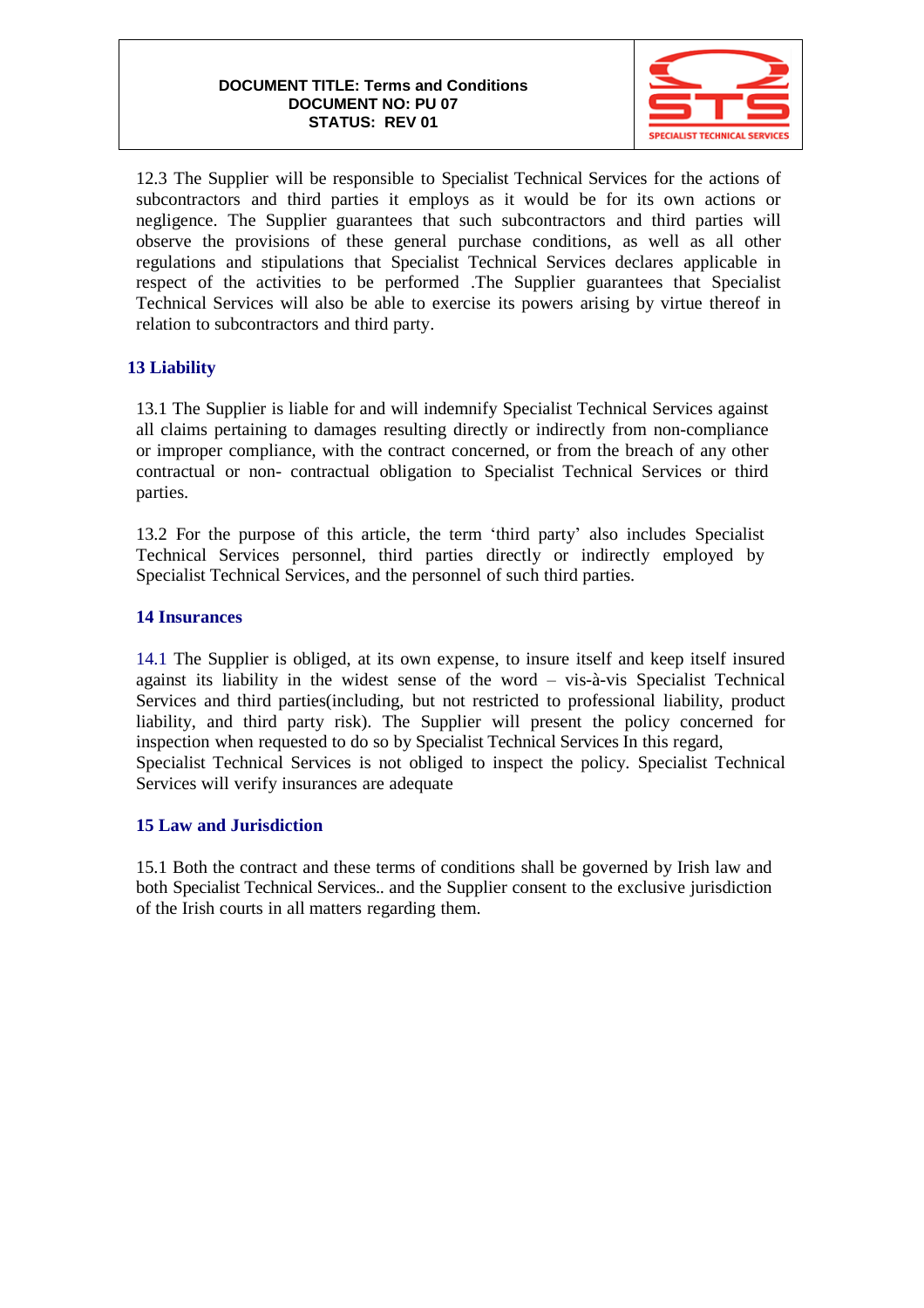# **SPECIAL CONDITIONS REGARDING THE DELIVERY OF GOODS**

#### **16 Quality and description of goods to be delivered**

16.1 The goods to be delivered must:

- a) Be in compliance with that stated in the contract concerned with respect to quantity, description and quality.
- b) Be in accordance with and satisfy the specifications stated to be applicable in all respects.
- c) Be accompanied by the necessary instructions to Specialist Technical Services or, where appropriate, its personnel, in order to enable Specialist Technical Services or, where appropriate, its personnel to independently use the delivered goods.

16.2 Insofar as the goods to be delivered include products;

- a) The products must be manufactured from sound, new materials and be properly constructed.
- b) The products must be suited to the purpose for which they are intended.
- c) The products must be fabricated using parts of raw materials of traceable origin.
- d) The products must not contain asbestos or other carcinogenic substances, or be Otherwise dangerous to health.
- e) The necessary documents, such as packing lists, guarantee or quality certificates, attestations, drawings, instruction manuals, spare parts lists maintenance instructions, data, specification sheets and factory acceptance tests as required must be supplied to Specialist Technical Services.. on request or together with the goods concerned on delivery. Test and commissioning documentation must be supplied immediately on completion. Failure to do so and at the discretion of Specialist Technical Services will result in payment being withheld. In view of Specialist Technical Services' environmental policy PDF or disc format of information is requested for all of the above documentation. See article 5 invoicing; payment.
- f) The design, composition and quality of the products must satisfy all appropriate Statutory requirements, regulations and European guidelines (including CE Markings)
- g) The products must be provided with type, series and device numbers and an indication of origin in the form of adequate markings made by the manufacture or importer, or, if this is not possible, the packaging of the delivered goods will be provided with such markings.
- h) The invoices concerned will be sent to Specialist Technical Services in duplicate together with the goods concerned on delivery, and, apart from the date, invoice number and order number, they must also specify the name of the manufacturer and the importer, and the type, series and device numbers.

#### **17 Inspection and testing**

17.1 Specialist Technical Services reserves the right to examine and check the production or assembly of the contracted goods, or have it examined. Inspection or testing does not discharge the Supplier of any guarantee or other obligation arising by virtue of the contract concerned.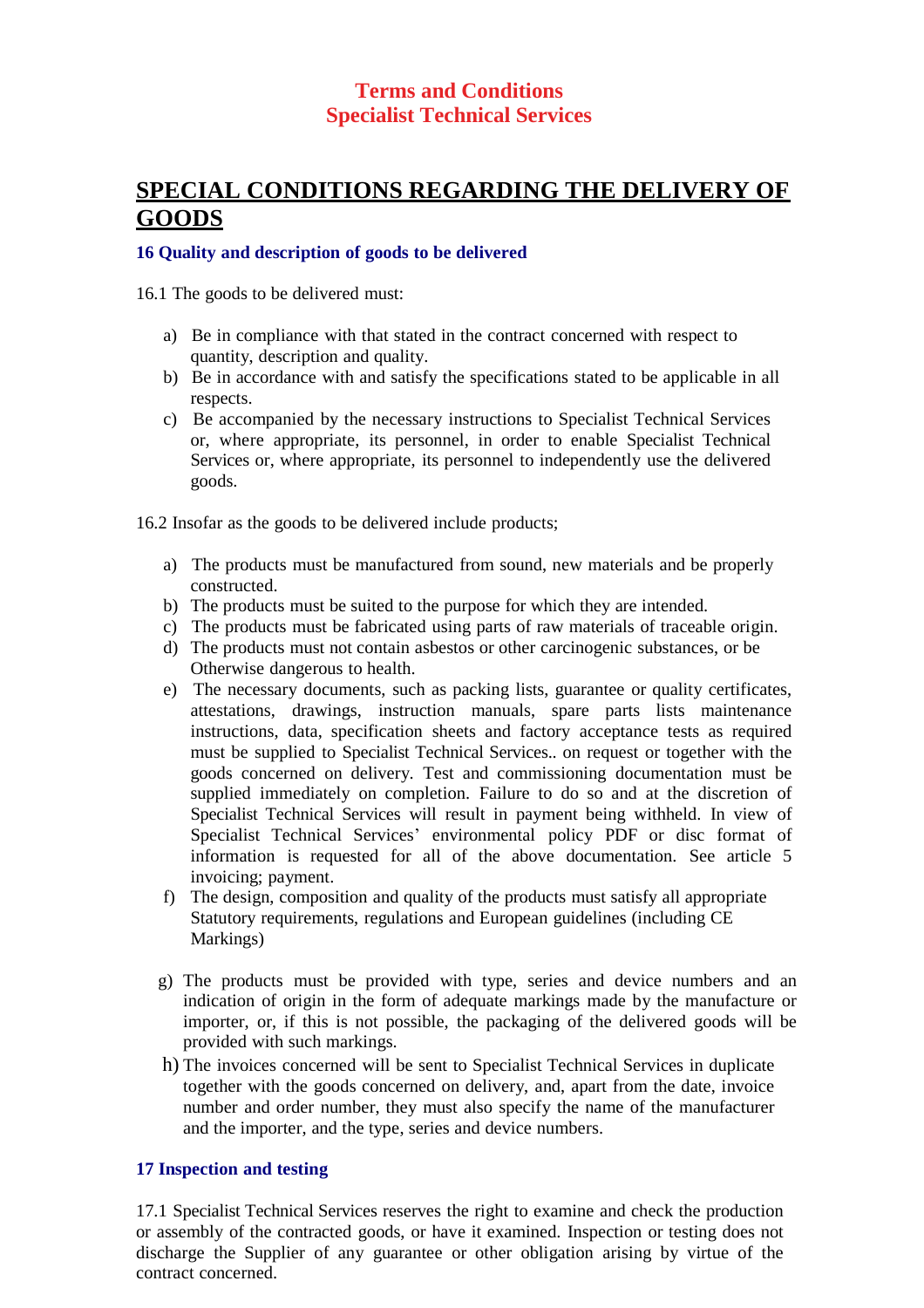#### **18 Changes; Variations in work carried out**

18.1 Specialist Technical Services is at all times authorised to demand that the quantity and/or quality of the goods to be delivered be changed. Specialist Technical Services is authorised to make modifications to the drawings, models, instructions, specifications, etc., that relate to the goods to be delivered.

18.2 If in the opinion of the Supplier, the foregoing will have a consequences for the fixed price and delivery term agreed on, the Supplier will, prior to implementing the change, inform Specialist Technical Services of this in writing as soon as possible, but no later than within eight calendar days after it has been informed of the change concerned. If, in the opinion of Specialist Technical Services, the consequences for the price and/or delivery term are unreasonable, Specialist Technical Services is entitled to dissolve the contract concerned by means of written notice to the Supplier, unless this would be unreasonable in view of circumstances. Dissolution in pursuance of this paragraph does not entitle either of the parties to claim compensation for any damage whatsoever.

#### **19 Transfer of property and risk**

19.1 The risk involved with the goods to be delivered is not transferred from the Supplier to Specialist Technical Services until delivery has taken place. Specialist Technical Services does not become the owner of the goods until the moment of actual delivery. The Supplier guarantees the ownership it transfers is full and unencumbered.

19.2 The repair, treatment or processing of products that Specialist Technical Services gives to the Supplier for that purpose is at the risk of the latter during the period of repair, treatment or processing.

#### **20 Price**

20.1 The price agreed on is binding and can never be increased as a consequence of changes in exchange rates, purchase prices, freight charges, import and export duties, excises, levies, taxes, raw materials or semi-finished goods, wages and other amounts that the Supplier owes to third parties.

20.2 The Price includes:

a) Import duties, excises, levies and taxes (with the exception of value added tax);

b) All levies or costs in respect of applications for permits for production.

c) The costs of the instructions to be given by the Supplier to Specialist Technical Services or, where appropriate, its personnel.

d) Compensation for the use of intellectual property rights as referred to in article 10.

e) All costs associated with or resulting from the performance of the activities referred to in article 3.

f) All other costs that are to be borne by the Supplier according to or by virtue of the contract concerned or these general purchase; and furthermore.

g) Everything necessary for the proper implementation of the contract concerned in observance of the prevailing standards, regulations and requirements regarding sound workmanship, even if the foregoing is not mentioned explicitly in the contract concerned.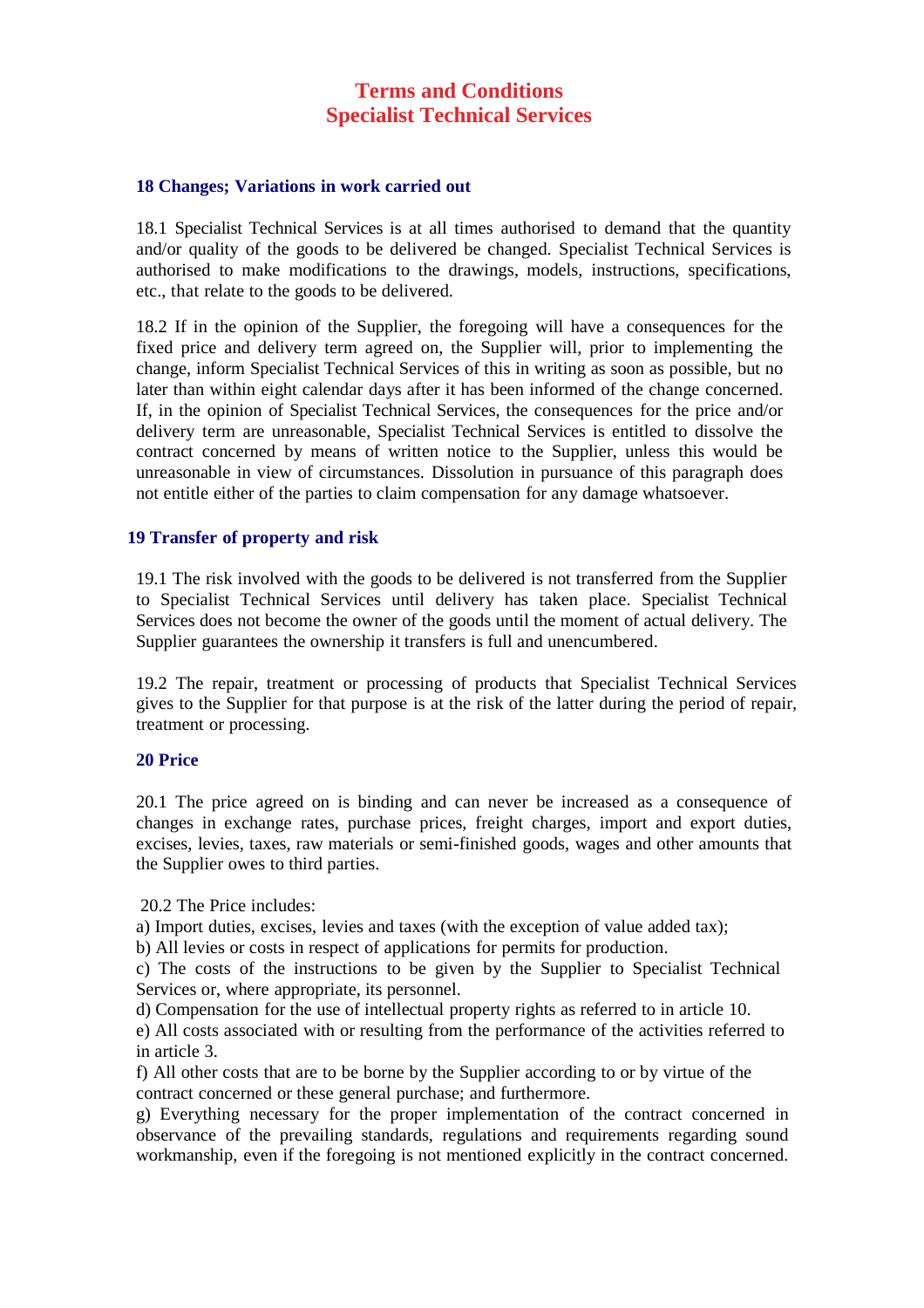#### **21Guarantee**

21.1 The Supplier guarantees that the delivered goods will meet the requirements of article 3 and 16 in all respects.

21.2 If, after accepting the delivered goods, Specialist Technical Services informs the Supplier in writing of any shortcoming therein within the guarantee period specified in the contract concerned, the Supplier is obliged to immediately repair the shortcoming free of charge, unless the Supplier demonstrates that the shortcoming has been caused by incorrect or inexpert use. If in Specialist Technical Services' reasonable opinion, the repair of the shortcoming as referred to hereinbefore requires the replacement of parts of the delivered goods or, where appropriate, products, the Supplier is obliged to replace those parts.

21.3 In the event of a shortcoming, Specialist Technical Services is authorised to return the goods concerned or part thereof to the Supplier at the risk and expense of the latter, unless the parties have agreed that the necessary replacement or repair will be carried out on Specialist Technical Services' working premises at the expense of the Supplier.

21.4 If the Supplier continues to be in default with respect to the fulfilment of those of its obligations referred to in this article, Specialist Technical Services is entitled to make the replacement or repairs referred to, or to have them made, at the cost of the Supplier and without further warning, in emergencies and in the event that it is unable to contact the Supplier.

21.5 As concerns the replacement or repair of the delivered goods, the agreed guarantee period starts anew from the moment that Specialist Technical Services accepts the replacement or repair.

21.6 If the goods are intended for incorporation for installations or systems supplied by Specialist Technical Services the guarantee period begins from the moment Specialist Technical Services delivers those installations or systems to its principal.

#### **22 Liability of and the indemnification by the Supplier**

22.1 The Supplier is responsible for the reimbursement of all costs and damagesincluding losses resulting from an injury and damage to property – caused by a shortcoming in the tools or materials used by the Supplier in order to implement the contract concerned and/or any negligence on the part of the Supplier or its subordinates or the third parties it employed to implement the contract concern22.2 The Supplier will fully indemnify Specialist Technical Services in respect of the liability referred to in paragraph 1. Insofar as the shortcoming concerned affects safety or the environment, this liability also remains unprejudiced after the guarantee period.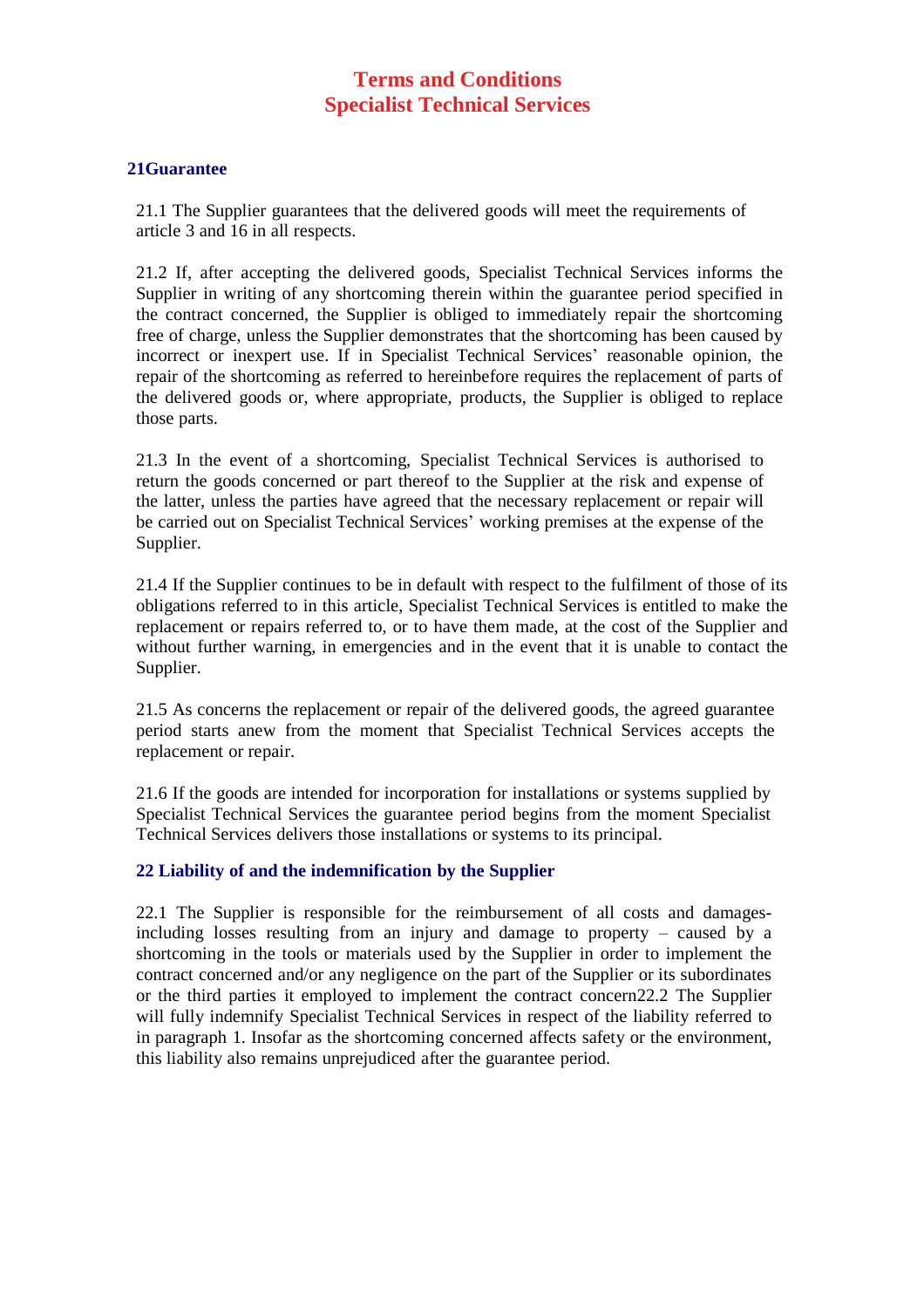# **Conditions for the supply of services, execution of assignments and acceptance of work.**

### **23 Safety; Health; Welfare and the Environment**

23.1 The Supplier is responsible for welfare and safety, health and environmental circumstances at the work site. The Supplier must keep to all applicable statutory regulations, standards and local safety and environmental legislation the supplier is responsible for the safety health and welfare of is employees and all others who may be affected by their operations.

23.2 The materials, equipment and tools used by the Supplier (including but not limited to cranes, hoists and lifting equipment, ladders and scaffolding) must meet all necessary Safety requirements and be in a sound state of repair.

23.3 Employees who, in the opinion of Specialist Technical Services, behave in a dangerous manner on the work site must be immediately removed from the work site at first request will be subject to the Specialist Technical Services disciplinary procedures The Supplier must ensure that these employees are replaced immediately.

23.4 If Specialist Technical Services observes an unsafe situation caused by the Supplier, the former is entitled to have the activities cease without being liable for damages and without such an interruption constituting force majeure vis-à-vis the Supplier.

23.5 Employees of the Supplier concerned must be provided by their respective Supplier with all necessary approved personal protective Equipment.

#### **See section SOP 010 QA manual re pre qualification requirements This must be incorporated here**

#### **24 Intervention in activities**

24.1 If, in the opinion of Specialist Technical Services, the activities are proceeding such that the time period stipulated for the achievement of the contracted work to be performed, or a part thereof, will be exceeded, or if, in the opinion of Specialist Technical Services, the Supplier is not performing, or has not performed, the activities according to the stipulations of the contract concerned and/or according to the requirements of sound workmanship, Specialist Technical Services will inform of this in writing.

24.2 If within 2 weeks after receiving notification as referred to in paragraph 1 of this article, the Supplier has not, in the opinion of Specialist Technical Services, taken measures such that the delay will be made good within a short period of time, or such that the abovementioned stipulations and requirements will be met, Specialist Technical Services authorised without judicial intervention and without prejudice to any rights it may otherwise possess, to take all such measures that it considers necessary, which includes dismissing the Supplier from carrying out the activities and performing them itself or having them performed by third parties acting under its instruction . In that case, the Supplier will render Specialist Technical Services and said third parties all the assistance they require.

24.3 All external and internal costs that Specialist Technical Services has to incur in connection with the provisions of paragraph 2 will be borne by the Supplier, which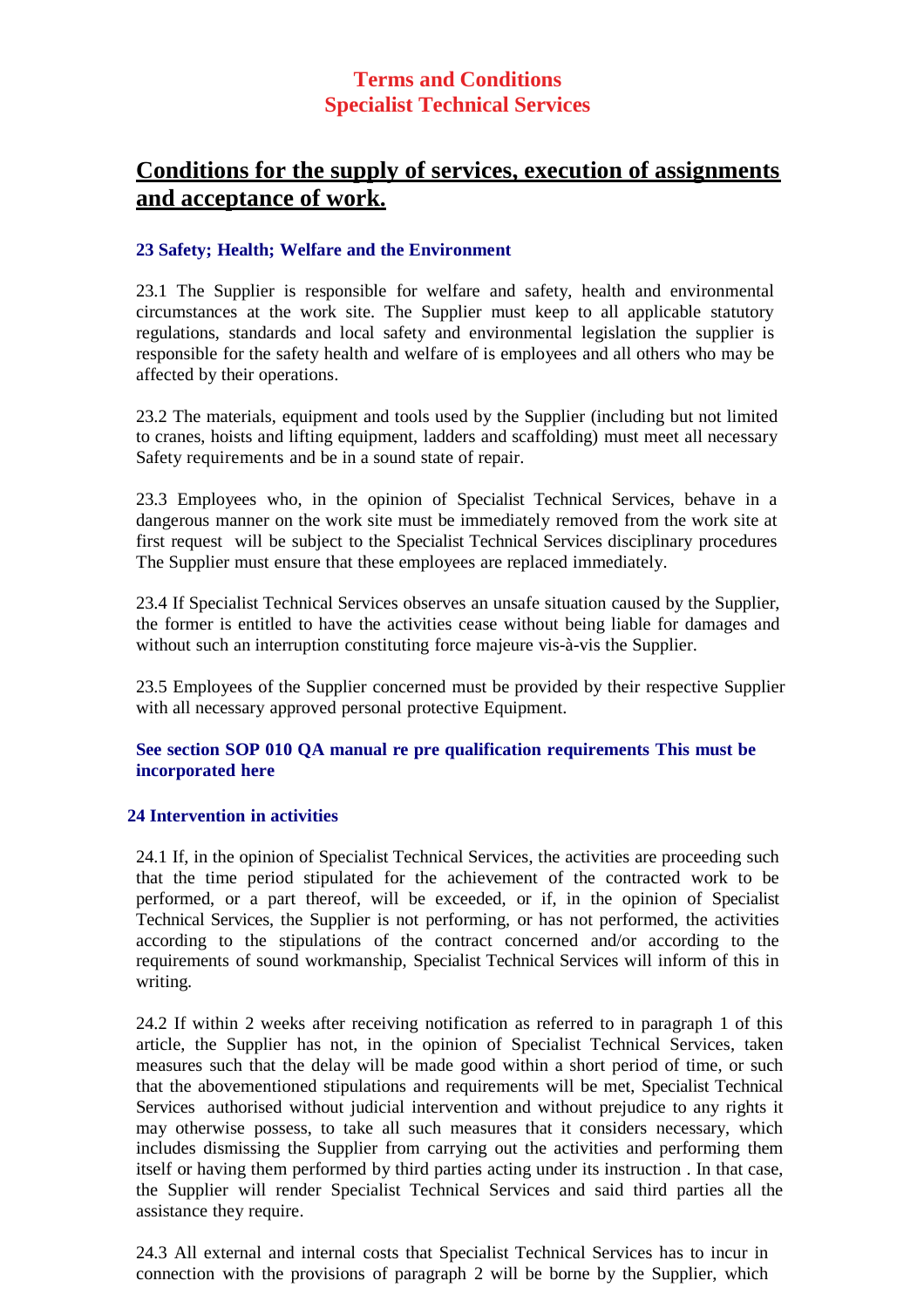will reimburse Specialist Technical Services of these costs immediately. At the very least, these costs will include reimbursing Specialist Technical Services for its Supervision and overhead costs.

24.4 If warranted by operating circumstances, safety and/or statutory legislation, Specialist Technical Services is also entitled to immediately intervene in the work outside the circumstances referred to in paragraph 1, without this releasing the Supplier from its liability. Specialist Technical Services will notify the Supplier of such intervention as soon as possible.

## **25 Transfer of rights and obligations and subcontracting**

25.1 The Supplier is forbidden to transfer or assign the contract concerned or any part thereof, or any rights or claims arising by virtue thereof, to third parties without the prior written permission from Specialist Technical Services

25.2 The Supplier will not subcontract the contract concerned, or any part thereof other than that part of the contract in respect of which the third party concerned is referred to in the contract or specification concerned, without prior permission from Specialist Testing Service.

25.3 The permission referred to in paragraphs 1 and 2 will not release the Supplier from any obligations arising by virtue of the contract concerned.

## **26 Materials, equipment, parts, drawings and similar objects provided by Specialist Technical Services..**

26.1 Materials, equipment, parts, drawings and similar objects that Specialist Technical Services. Provide the Supplier with for the purpose of implementing the contract concerned remain the property of Specialist Technical Services and must be returned in good condition after the contract concerned has been implemented.

26.2 Until the items referred to in paragraph 1 have been returned to Specialist Technical Services, their possession will be at the risk of the Supplier, and the latter is obliged to keep them in a good state of repair.

26.3 When the Supplier receives the items referred to in this article, it must verify whether they correspond with the specifications and whether they are clearly marked as being the property of Specialist Technical Services

#### **27 Anti-Bribery Compliance**

27.1 The Contractor / Supplier or any person employed, engaged by or connected to the Contractor / Supplier shall not:

27.1.1 offer, promise, give or agree to give to any person employed, engaged by, or connected to the Employer any gift, consideration or advantage as an intentional inducement or reward for any improper act or failure to act in connection with this Agreement or any other agreement or arrangement between the parties, including the award of any agreement or business and any of the rights and obligations arising out of or in connection with any such relationship; nor

27.1.2 enter into this Agreement or any other agreement or arrangement with the Employer in connection with which commission has been paid or has been agreed to be